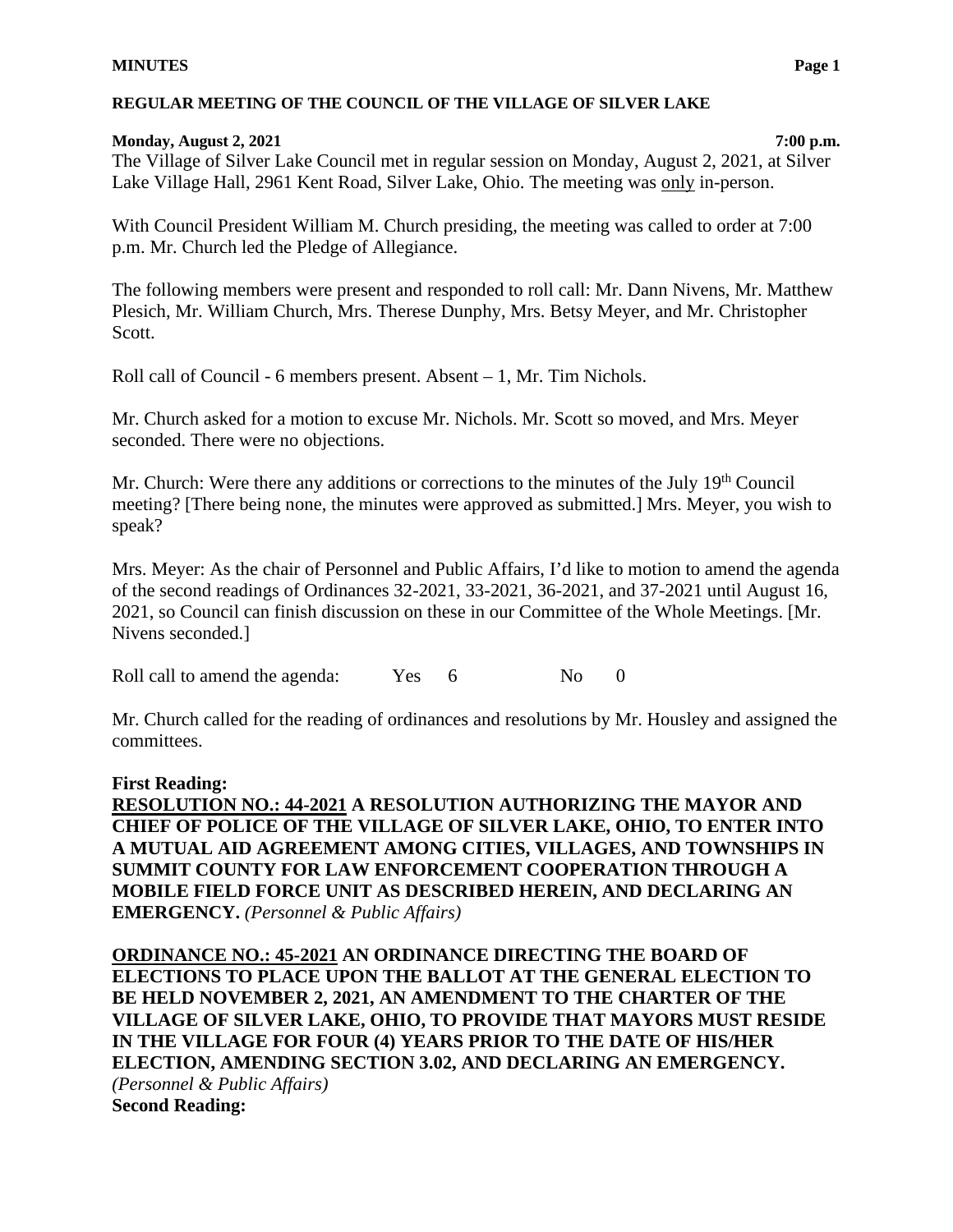**Monday, August 2, 2021 7:00 p.m.**

**ORDINANCE NO.: 34-2021 AN ORDINANCE DIRECTING THE BOARD OF ELECTIONS TO PLACE UPON THE BALLOT AT THE GENERAL ELECTION TO BE HELD NOVEMBER 2, 2021, AN AMENDMENT TO THE CHARTER OF THE VILLAGE OF SILVER LAKE, OHIO, TO PROVIDE THAT MEASURES RECOMMENDED BY THE MAYOR SHALL BE INCLUDED IN THE AGENDA OF COUNCIL, AMENDING SECTION 4.05, AND DECLARING AN EMERGENCY.**  *(Personnel & Public Affairs)*

**ORDINANCE NO.: 35-2021 AN ORDINANCE DIRECTING THE BOARD OF ELECTIONS TO PLACE UPON THE BALLOT AT THE GENERAL ELECTION TO BE HELD NOVEMBER 2, 2021, AN AMENDMENT TO THE CHARTER OF THE VILLAGE OF SILVER LAKE, OHIO, TO PROVIDE THAT MEETINGS OF COUNCIL MAY BE HELD AT A LOCATION OTHER THAN VILLAGE HALL IN EXIGENT CIRCUMSTANCES, AMENDING SECTION 4.08, AND DECLARING AN EMERGENCY**. *(Personnel & Public Affairs)*

**ORDINANCE NO.: 38-2021 AN ORDINANCE DIRECTING THE BOARD OF ELECTIONS TO PLACE UPON THE BALLOT AT THE GENERAL ELECTION TO BE HELD NOVEMBER 2, 2021, AN AMENDMENT TO THE CHARTER OF THE VILLAGE OF SILVER LAKE, OHIO, REQUIRING THAT COUNCIL UTILIZE ELECTRONIC MEANS OF COMMUNICATION, IN ADDITION TO THOSE METHODS CURRENTLY USED, TO PROVIDE NOTICE OF PUBLIC HEARINGS BEFORE COUNCIL, AMENDING SECTION 10.05, AND DECLARING AN EMERGENCY.** *(Personnel & Public Affairs)*

**ORDINANCE NO.: 39-2021 AN ORDINANCE DIRECTING THE BOARD OF ELECTIONS TO PLACE UPON THE BALLOT AT THE GENERAL ELECTION TO BE HELD ON NOVEMBER 2, 2021, AN AMENDMENT TO THE CHARTER OF THE VILLAGE OF SILVER LAKE, OHIO, TO STATE CONCISELY THE BEGINNING AND ENDING DATES FOR THE TERMS OF OFFICE OF THE MEMBERS OF THE PARK BOARD, AND NOT CHANGING SUCH TERMS NOW IN EFFECT, AMENDING SECTION 9.01, AND DECLARING AN EMERGENCY.** *(Personnel & Public Affairs)*

#### **Third Reading: None.**

#### **Comments from the audience:** (*3 minutes each)*

**Ms. Julie Rudgers Croft, SLE Trustee:** Hello. I've been speaking with Mr. Stoiber on behalf of the SLE Board to work through and understand the recent riparian legislation that was passed [Ord. 18-2020]. A homeowner has been permitted to put sand at the water's edge. That was approved until the old riparian ordinance, right under the gun. What I personally, and on behalf of the SLE Board, would like is an amendment made to Ord. 18-2020 that does not allow vegetation to be removed and replaced by sand. How it's written now, according to Mr. Stoiber, someone could dump a load of sand on their property right at the water's edge because it's a permeable substance. That couldn't happen on Trust land because the Trust would control that, and the Board would have to approve it. But for all properties that aren't part of the Trust…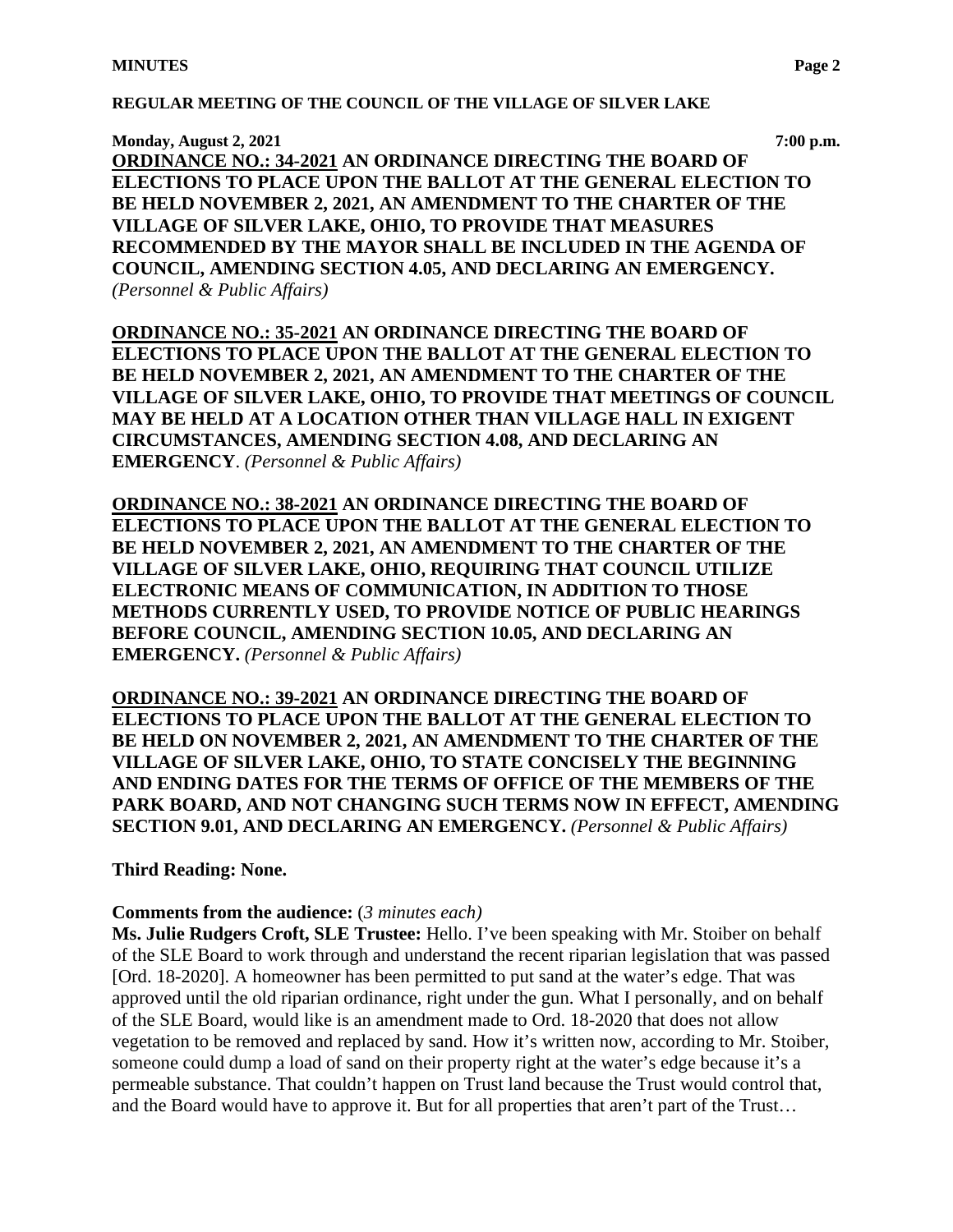#### **Monday, August 2, 2021 7:00 p.m.**

sand, mulch, gravel are all considered permeable. Ord. 18-2020 needs a little tweaking to state that grass or native plants can't be removed for sand or other permeable substances that will allow more erosion to occur. Mrs. Dunphy and I have been emailing, and I've been told that this is the process. I come to you and ask could that amendment be made. [Mr. Church and Mrs. Dunphy asked Ms. Rudgers Croft clarifying questions. Ms. Rudgers Croft responded that this would apply to new additions on residential land.] I just think there's a bit of a loophole.

Mayor: Mrs. Dunphy shared your conversation with me, and I completely agree. After talking with Mr. Stoiber and Mr. Heydorn, I'm going to ask Council to probably be responsible for drafting a resolution that will restrict how far away from the water's edge sand can be placed. He's not calling it a beach, but a "mediation area" by the way. I think it's unwise for us to work on any resolution about sand or anything on this without the Trustees. I'd like to make sure Mr. Johnson and whoever he recommends is involved because they probably want the same thing.

Mrs. Dunphy: So, a committee composed of the Planning Commission, the Estates, and—

Mr. Heydorn: May I make a suggestion? There are 2 ways to go about this. We could make an ordinance and send it to the Planning Commission. Everything on this subject must go to the Planning Commission. The Planning Commission is used to working with, has pledged to work with, the Trustees. They will be part of every meeting on the subject, without question. It's like the original riparian, where every meeting was with the Trustees. The second way is to refer the matter to the Planning Commission, without introducing legislation first. That's what I suggest. The Planning Commission and the Trustees need to develop the parameters, what do they want? I don't know what the Commission or the Trustees want, so I would just refer the matter to the Planning Commission. They come up with the suggestion.

Mr. Scott: Are we under some time constraint here? [Several Councilmembers clarified that the homeowner's project was already approved. The mayor stated that this was about preventing others from doing the same.] Okay, I didn't know if we were trying to stop them or not.

Mayor: I was going to talk about this during my report, but Ms. Rudgers Croft and Mrs. Dunphy also discussed backflow preventors. Some people—I don't know how many, and I don't know who—are taking water out of the lake to water their lawns. I don't understand the setup, but that creates the possibility of a backflow from their house and sediments from their pipes could go into the lakes. We require backflow meters on properties with wells, but we do not have them for people that use the lake to water their yards. Again, we should involve the Trustees. I want them involved and approving. They would need to identify which houses have that because we don't know. People who do that either got the Trustees' permission or are doing it without permission. [Mr. Church said, in his experience, there's lots of people pulling water from the lake.]

Mr. Heydorn: Do the Trustees want people taking water out of their lake? Why would you want that? Why isn't there a rule from the Trustees about it? And then follow that with legislation.

Mayor: That's another reason we need to involve the Trustees before crafting any legislation. [Mr. Heydorn stated it was a public health hazard.]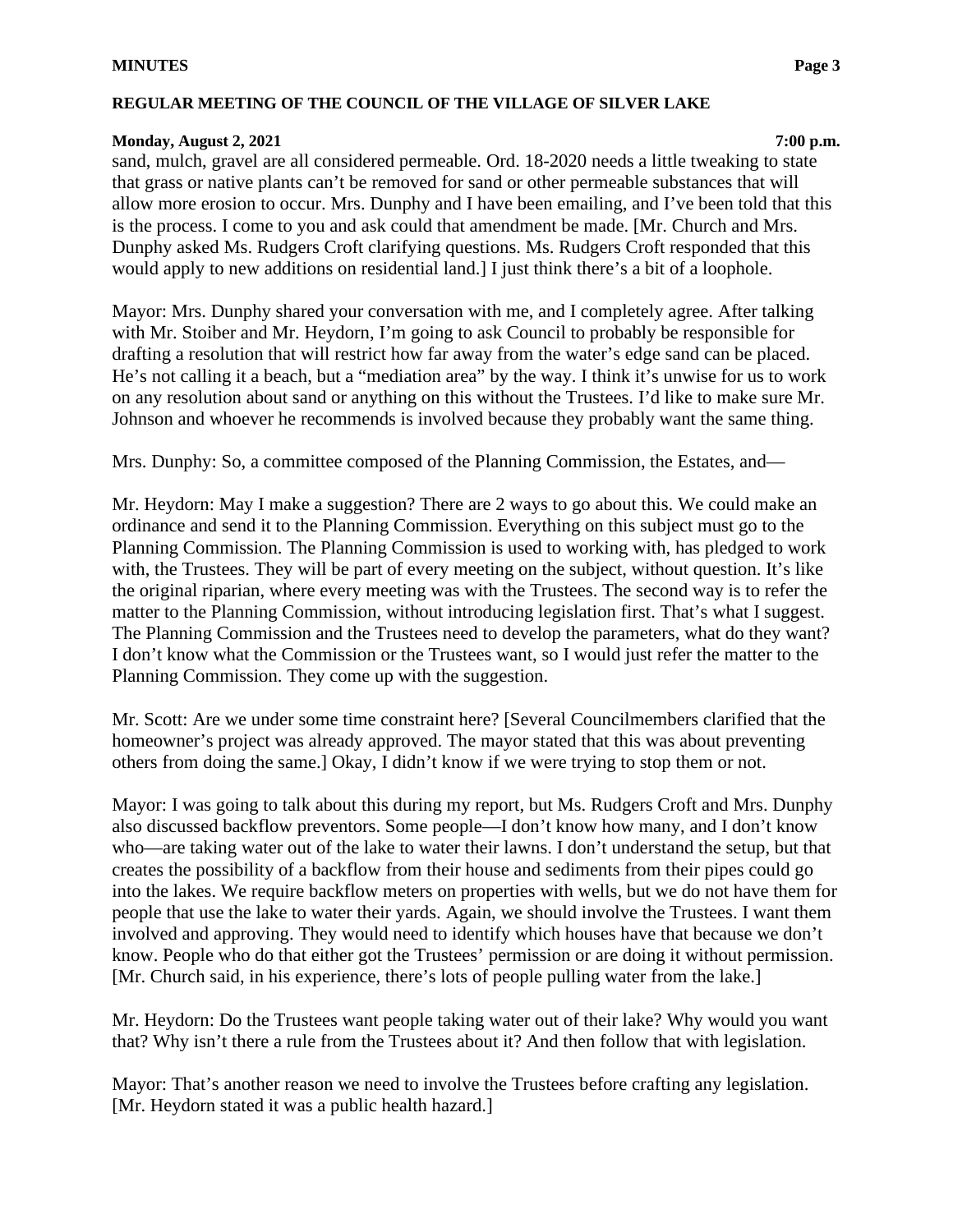#### **Monday, August 2, 2021 7:00 p.m.**

Mr. Church: Rest assured we will refer that to the Planning Commission. Thank you, Ms. Rudgers Croft. On to committee hearings, let's deal with finance quickly, and then the rest of the meeting is yours, Mrs. Meyer.

# **FINANCE AND APPROPRIATIONS COMMITTEE - Mrs. Dunphy**

The payment of claims dated July 29, 2021, was approved as distributed, after Mr. Plesich and the Chief spoke about an equipment installation cost and Mr. Scott inquired about COBRA benefit administration to Mr. Housley.

# **PERSONNEL AND PUBLIC AFFAIRS COMMITTEE – Mrs. Meyer**

ORDINANCE NO.: 44-2021 Mrs. Meyer: Mayor, Chief, what would you like to tell us about this?

Chief: This is another layer of crowd control. When we had a lot of protests, they went on for some time in certain areas. So, smaller agencies were concerned about their lack of options for dealing with contentious situations that don't require S.W.A.T. teams. Smaller agencies have limited manpower, so they created this mobile force where you're only responsible to commit an officer to this and their wages. You pay that. If something would happen in the Village, the agency will send their officers. It's another layer to have, to increase personnel when needed. It's a good agreement; we've already worked with everyone in here in different areas. It's similar to the Summit County Crash Team. The only thing you're losing is that officer's wages from time to time. I assume they'll have organizational meetings like the Crash Team did, but I'm not sure on the details yet. There's training coming up in August that I want to send someone to.

Mr. Nivens: Training is both mentally and physically exhausting. They don't just show up and stand around. It's hands-on.

| Roll call to suspend the rules | Yes 6 | $N_O = 0$ |  |
|--------------------------------|-------|-----------|--|
| Roll call to adopt             | Yes 6 | $N0$ 0    |  |

**PERSONNEL AND PUBLIC AFFAIRS COMMITTEE – Mrs. Meyer** ORDINANCE NO.: 45-2021 Mrs. Meyer: Mr. Heydorn, should we take this to a second and third reading?

Mr. Heydorn: It's up to you. You can bring it out tonight if you suspend the rules.

Mr. Nivens: We should be uniform in how we bring them all out.

Mrs. Meyer: Alright. We'll hold 45-2021 for another reading.

# **PERSONNEL AND PUBLIC AFFAIRS COMMITTEE – Mrs. Meyer**

ORDINANCE NO.: 34-2021

Mrs. Meyer: Did we want to hold this one too and bring them all out together? [Mrs. Dunphy inquired whether there had been changes. Mrs. Meyers answered in the negative. Mrs. Dunphy and Mr. Church agreed to bring it out.] Alright, then I'll bring it out tonight.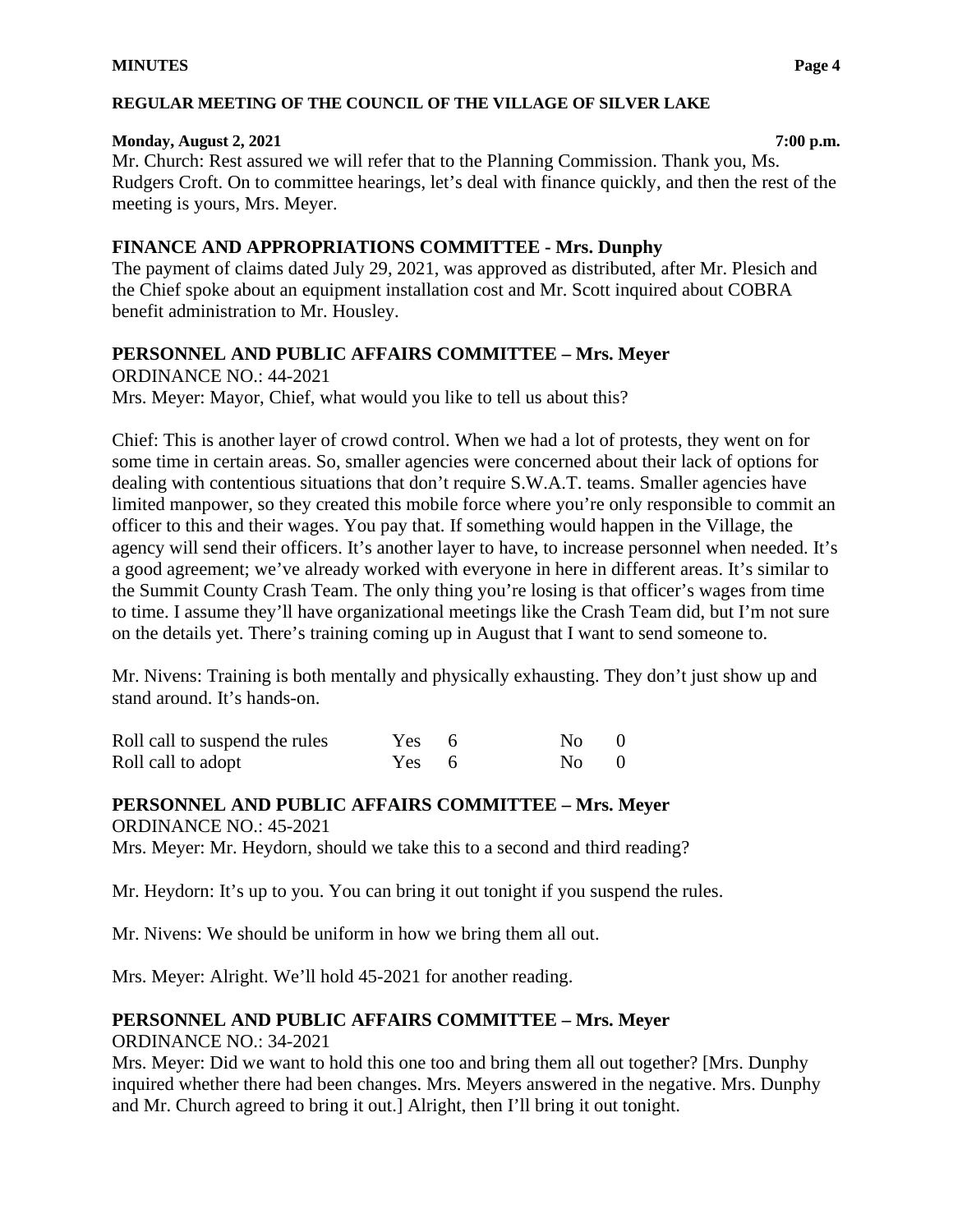#### **Monday, August 2, 2021 7:00 p.m.**

| Roll call to suspend the rules | $Yes = 6$ | $N0$ 0 |  |
|--------------------------------|-----------|--------|--|
| Roll call to adopt             | $Yes = 6$ | $N0$ 0 |  |

#### **PERSONNEL AND PUBLIC AFFAIRS COMMITTEE – Mrs. Meyer**

ORDINANCE NO.: 35-2021

Mrs. Meyer: I have no other discussion, so I'd like to bring it out. [There were no objections.]

| Roll call to suspend the rules | $Yes = 6$ | $N0$ 0 |  |
|--------------------------------|-----------|--------|--|
| Roll call to adopt             | $Yes = 6$ | $N0$ 0 |  |

#### **PERSONNEL AND PUBLIC AFFAIRS COMMITTEE – Mrs. Meyer**

ORDINANCE NO.: 38-2021

Mrs. Meyer: I'd like to bring this out too.

Mrs. Dunphy: Because we have new people in the audience, I'll mention that declaring an emergency allows us to pass legislation with a supermajority and enact it in under 30 days. Otherwise, it has to wait for 30 days. I know people who are hearing this for the first time think that we pass a lot by emergency, but it's because of how quickly it can be enacted or enforced.

Mr. Heydorn: Declaring an emergency doesn't have to do with the number of readings; it has to do with situations where things must take effect as soon as the Mayor signs them. If it's not an emergency, then it must wait 30 days in case the people want a referendum, in effect sitting in limbo. When I say limbo, it's in force but it can go out of force. If residents file a petition, then that stalls it until the next election.

| Roll call to suspend the rules | Yes 6 | $N0$ 0 |  |
|--------------------------------|-------|--------|--|
| Roll call to adopt             | Yes 6 | $N0$ 0 |  |

# **PERSONNEL AND PUBLIC AFFAIRS COMMITTEE – Mrs. Meyer**

ORDINANCE NO.: 39-2021 Mrs. Meyer: Any discussion? [There was none.] I'll bring that out.

| Roll call to suspend the rules | Yes 6 | $\mathrm{No} \qquad 0$ |  |
|--------------------------------|-------|------------------------|--|
| Roll call to adopt             | Yes 6 | $\mathrm{No} = 0$      |  |

Mrs. Meyer: I'd like to say one more thing before I conclude. We asked for new language for Ord. 33-2021 at the last Committee of the Whole Meeting. [Mr. Heydorn and Mr. Housley agreed to do the requested language change.] I know you said you'd do it, and that's why I didn't bring it out tonight. That concludes my report.

# **REPORTS OF VILLAGE OFFICIALS**

**Mayor Hovey:** I've already mentioned the sand issue and the backflow preventors. Since the gun has been removed in front, I've been asked what we're going to do with the space. I've said it could be grass, but I've also mentioned, and Mr. Nivens brought it up too, a possible veterans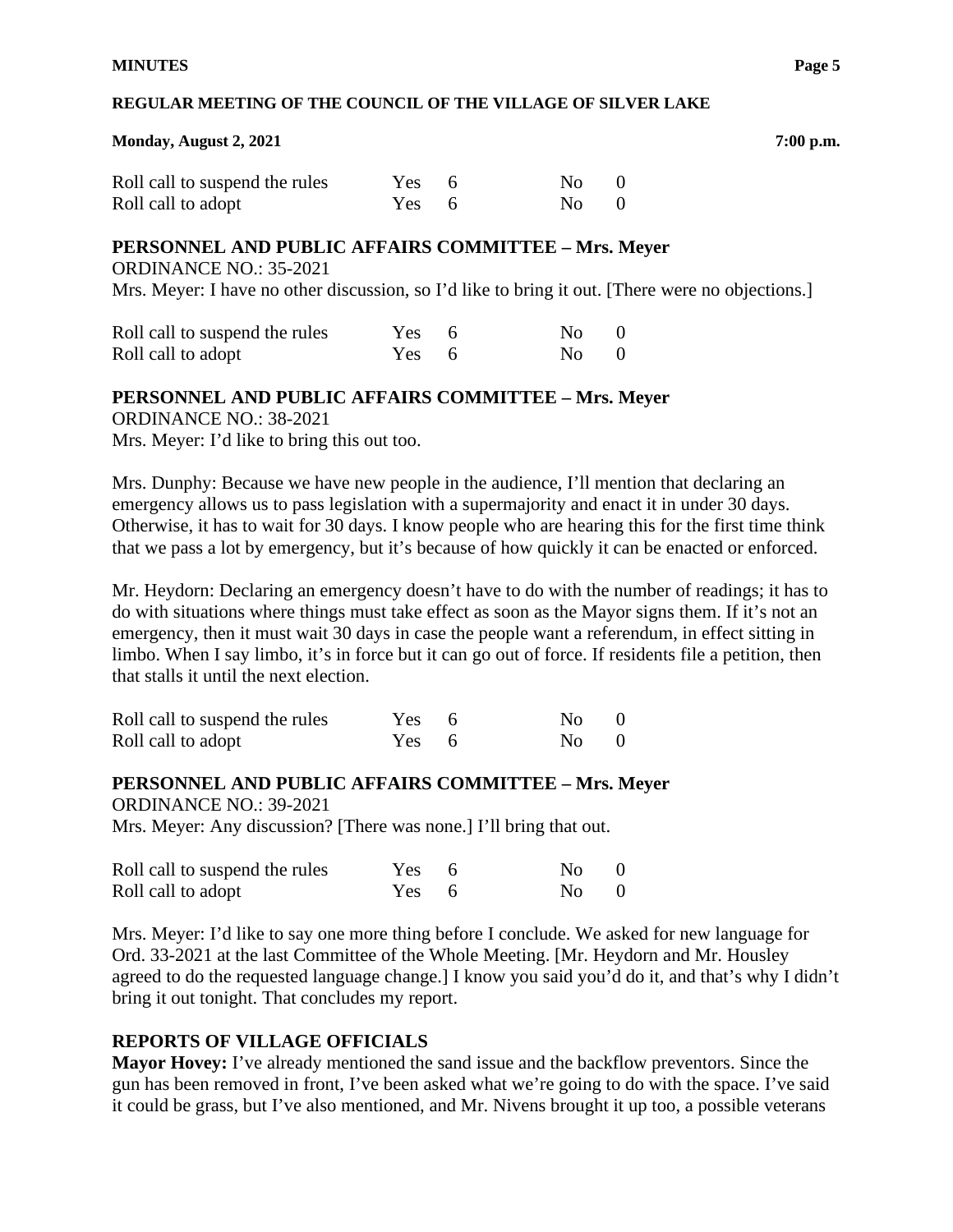#### **Monday, August 2, 2021 7:00 p.m.**

memorial. I think that would be a great addition to the Village. I've talked to some people, and Mr. John Schluep, who is very involved in veterans' affairs, has experience with memorials and would be happy to chair this thing. I need to know that Council welcomes this and that Council would be willing to pass a resolution to run donations through the Village as we did with the Centennial Fund. There's lots of work to be done, and it's not going to be done overnight. We need people that can draft drawings of what it might look like. We need to investigate how much it will cost. We need to do some initial groundwork. I said I'd like this to be a private enterprise, not something that the Village takes on, but I hope the committee is virtually all villagers.

Mr. Nivens: I'm the liaison to the Park Board, and this is in the coming discussion—the Chair of the Park Board is here tonight, so maybe discussion could start next week. It's going to be discussed, and thank you, Mayor, for bringing it forward. That answers some other questions too.

Mayor: I've already had groups say they'd donate some money. At the Silver Lake Historical Society meeting, they said they'd happily donate some money from their funds. I think we can fund this without a lot of trouble. I just remember a t-shirt I saw online once about veterans, and it said, "We don't know them all, but we owe them all." I think people will jump on this.

Mr. Church: I'll speak for Council and say that we'd love for you to proceed and get some ideas on costs and things like that. [Council had no objections.] There may be an ordinance or resolution on this next meeting.

Mayor: If anyone on Council would like to be involved on this committee, just tell me and I'll give your name to Mr. Schluep.

Mr. Church: I have a question. An esteemed member of the community wanted to know whether the new handrail at the Village Hall entrance was paid for with COVID money.

Mayor: I don't know, but I doubt it very much. [Mr. Housley answered that it was not.]

Mrs. Dunphy: Have we had any more word on the Englewood final engineering?

Mayor: We're still waiting for that. They're having some real difficulties, which we're not happy about. We were supposed to have them by now, and we can't do anything until we get them. Hopefully, we'll get them next week at the latest, so we can move forward.

Mr. Nivens: In the future, is there a way we could notify residents when there will be surveyors and people in the streets and around their property? I've gotten calls from concerned residents: "There's people out here. They're marking up the curbs and street. They're in our yards." I reassured them that it was preliminary work, that there was nothing to worry about, and that they were good people.

Mayor: I'll check with Mr. Lipan. In the past, notice has been given; maybe it wasn't this time.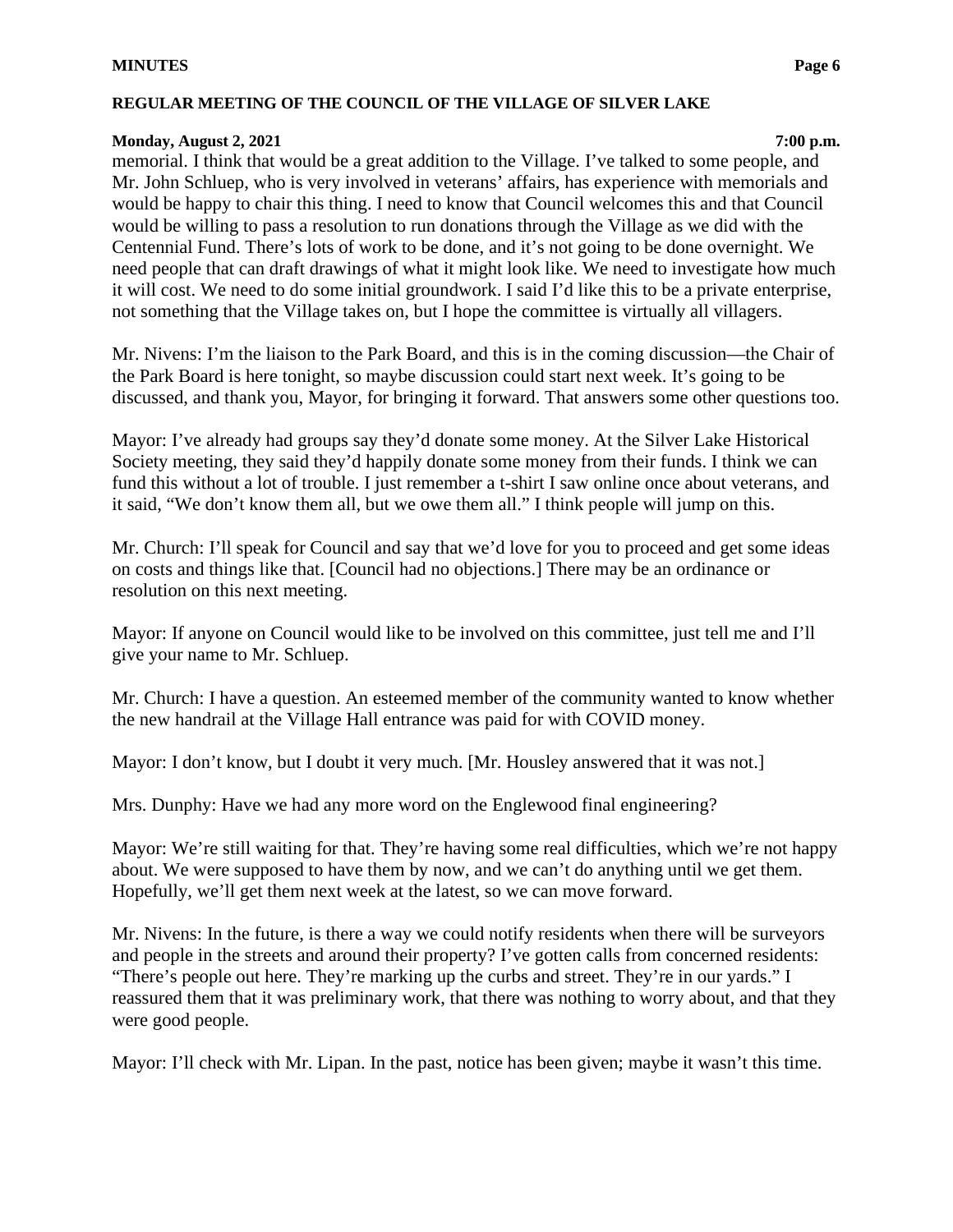# **Monday, August 2, 2021 7:00 p.m.**

**Mr. Robert Heydorn, Village Solicitor:** I emailed Council my suggested change to the Charter Amendment dealing the Treasurer. I wish Council would look at it because it's different from what was debated in 2005. Since there was no debate in 2013, other than "The voters rejected it once, so why should we do it again?" This is substantially different in several respects. I put it together after speaking with the interested parties, and I would be surprised if any interested party would object. I just wanted to give background before the August  $10<sup>th</sup>$  meeting.

Mr. Church: I read it, and it certainly addresses any concerns that we've had. If the effected parties are happy with it—in agreement with it, it should be made—[Mr. Heydorn objected to the use of "happy" and Mr. Church reiterated "in agreement with."] I encourage you all to read it.

**Chief Jamie Norris, Chief of Police:** Tomorrow's the National Night Out. It starts at 5:30 p.m. and ends at 7:30 p.m. It's being held by the Cuyahoga Falls Police Dept. in the Natatorium parking lot. We'll be there with other agencies, and I invite everyone to come. Falls also has other departments and groups involved with it. We are partnering with Cuyahoga Falls, Munroe Falls, Stow, and Tallmadge for the Citizens' Academy. The Academy starts September 15 and runs through the end of October every Wednesday night at 7 p.m. until 9 p.m. It's in a classroom type setting. It will be for adults. We didn't have it last year because of COVID, and in 2019, we only had one resident sign up. We will do a press release, and it will be on our social media page and Facebook. There's no maximum age.

**Mr. Mark Lipan, Service Director:** Mr. Lipan was not present and had no report.

**Mr. Sean Housley, Clerk-Treasurer:** We have closed July and we've reconciled the general checking account. The payroll account is out of reconciliation by \$70 and we're working on it. I don't believe I've emailed the reports yet, but we are closed. I'll get the reports out tomorrow. Another thing I wanted to mention, the Mayor and I received an email from the Summit County Engineer. They are asking communities to submit engineering projects for them to rank to be eligible for CARES Act-related dollars. I'm not certain if they're thinking about having a separate source of funding like last year's program. Last year, we received monies from the county and then monies from the state. I'll know more by the next meeting. Currently, the state has eligible monies for us to receive once I apply, around \$261,000. I'm still working on the application. Originally, it was a bit more than \$500,000, but the U.S. Treasury left off townships, which appealed to be included and are included now, and that reduced our amount. Nothing else.

# **Miscellaneous Business:**

Mrs. Dunphy: I asked that we look at this report again. It's 6 yrs. old, and I don't know who's gotten the chance to look at it, but when I saw some the readings here—and I've heard a lot of talk of phosphates and nitrates in the lake. It's not an area that I had prior knowledge of, so there was a learning curve. Our phosphate levels were 8 times higher than they should be and our nitrates were nearly double, and where ammonia shouldn't be registered, ammonia was detected. This is a follow-up on some actions we've already taken to better deal with stormwater. There are recommendations in here, and some have already been implied, such as a rain barrel program. We might like to look at raingardens. We have a resident here who was instrumental in doing that at the lake, but how could we do that on a residential lot? They also said that streets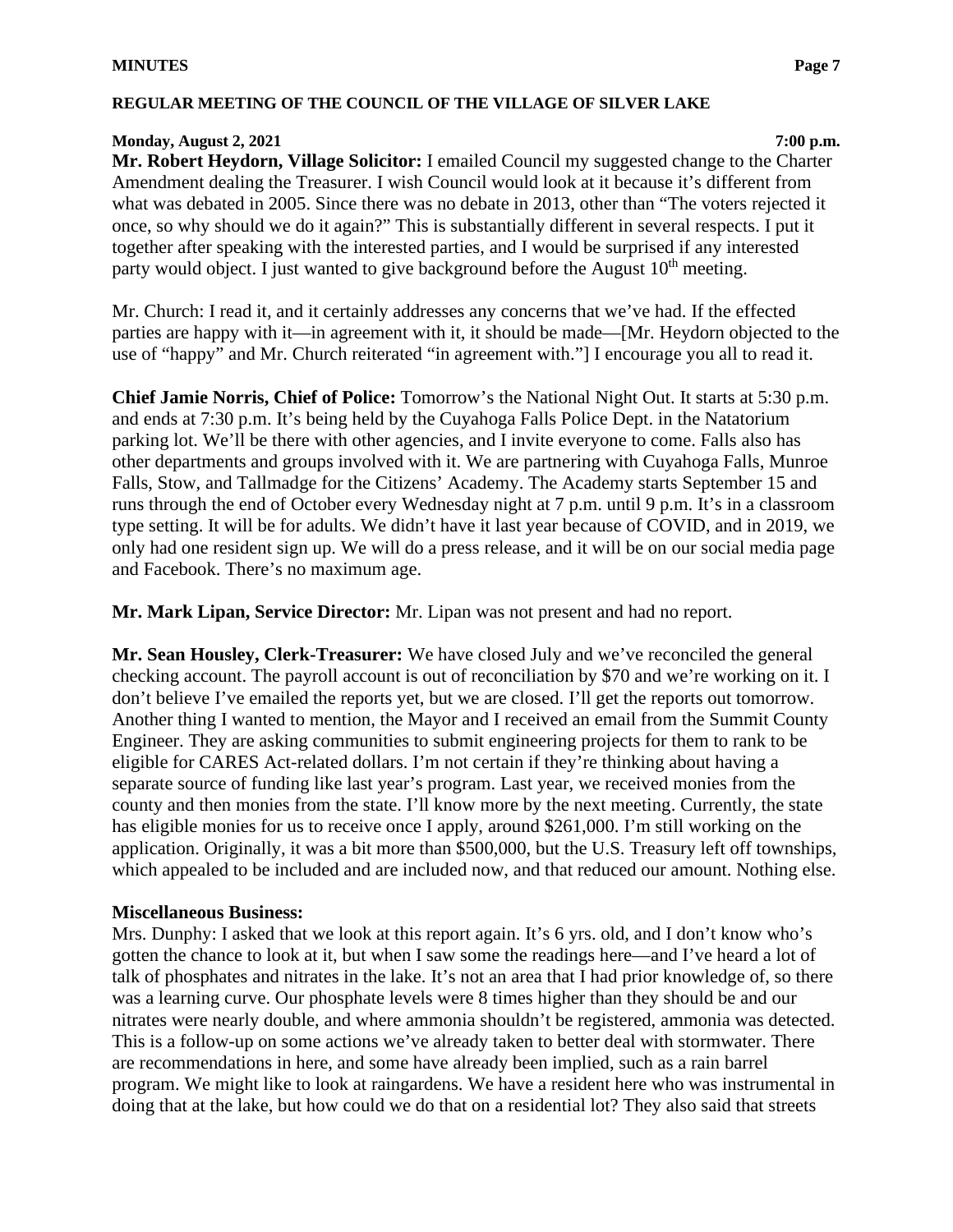#### **Monday, August 2, 2021 7:00 p.m.**

with curves and mature trees had much lower runoff levels than streets without. I'd like an update and presentation on how we could implement some of these best practices and what impact they would have. I'd like an educational seminar, maybe by EnviroScience, on what would this look like. We got high, low, and medium costs on some of these, but… We should also look at incentives. They're in here and I've seen them suggested elsewhere. If you have a raingarden, or disconnect from the storm drains and use a rain barrel, or plant trees, I'd like to look at incentives for those and try encouraging voluntary use of organic yard treatments, rather than chemicals that could go into the lake. I'd just like to start a conversation on this, and how we can encourage residents to help and how to incorporate things into our infrastructure projects.

Mr. Church: I think you're the person to lead that, and Ms. Polly Bloom. This is the third time this has come around with the same kind of suggestions, and every time a little more has been done. Hopefully, this third time around, with the education you'll provide, will achieve more.

Mrs. Dunphy: It is a learning curve. I know we commissioned this report, but do we know how much it cost? Or how much an update might cost?

It was determined the report cost between \$30,000 and \$60,000.

Mr. Heydorn: What that report was, was the testing, and what you're paying for is not really the report, but the educational session on what to do. Things may have changed from steps we've taken, and the aerators may have changes things too. But we probably need the updated education. [Mr. Church mentioned that he installed a rain barrel.]

Mayor: If we ever get the Englewood Dr. Project off the ground, it will handle plenty of the suggestions for that side of the Village. That side of the Village causes a lot of trouble.

Mr. Plesich: This report talks about that. It was one of the main areas, down here at Lee Rd. too.

Mr. Nivens: If we move along on this and talk about another study, we need to include Crystal Lake. Water coming in from Crystal Lake is from the highlands' area. Look at the amount of algae growth that lake shows; that affects property values too. I've been there when that lake was totally drained and then a month later filled back up with an explosion of algae.

Mr. Heydorn: The inflow from Crystal Lake goes under Dover Rd, and of course the runoff problem. While that's part of it, we're actually getting water from Stow. I remember many years back, I had an argument with [Bill] Drew, the engineer for Stow at the time, and it almost became a lawsuit. I was trying to stop him from increasing the flow from Stow into that ditch because that flow goes all the way to Englewood on the north side of Graham Rd. They put in the church there, and finally because of that—even the courts would have said that they could dump anything they wanted into it—they did put in a retention basin by the church, which was the result of that argument. That drainage area is all the way up to Englewood. It does have a long way to filter out during that creek, but I will bet that a good portion of Crystal Lake's algae growth this year was caused by what the Trustees don't recognize about Silver Lake. Crystal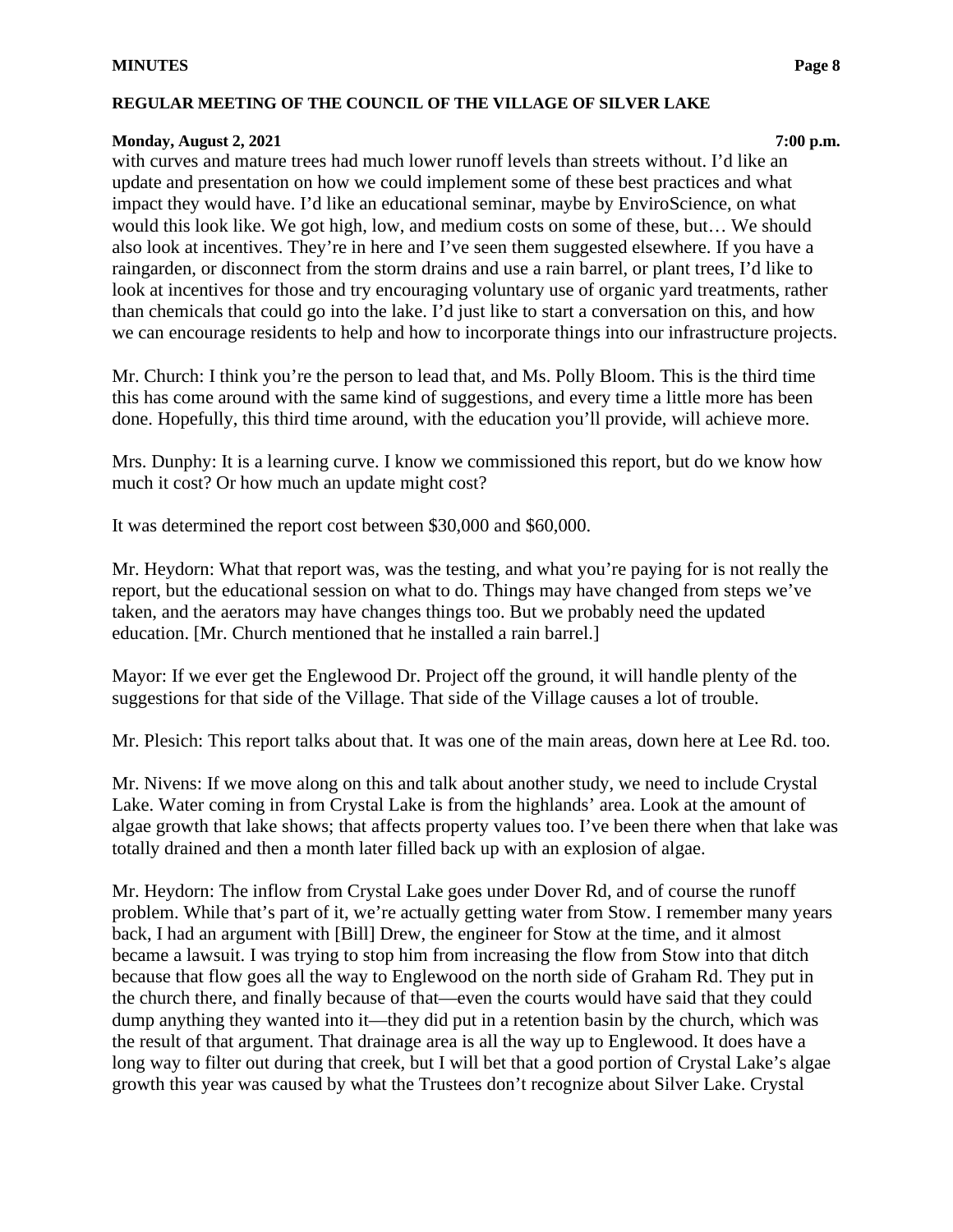#### **Monday, August 2, 2021 7:00 p.m.**

Lake has less inflow from outside sources, so it has to be what's coming in from the lawns, which has been the only huge addition.

Mrs. Dunphy: Are you familiar with any other communities that have incentives for some of those stormwater mitigation actions?

Mr. Heydorn: No. The biggest area that I know of that went from a horrible situation to a livable situation is the Twin Lakes. It was a cesspool; they allowed sewage there, but they fixed it up. Also, Brady Lake is an example. [Mr. Church asked Mr. Heydorn if he recalled algae in the lake during his childhood.] No, it was all lily pads, no algae.

Mixed discussion occurred about lake health.

Mr. Nivens: If we're going to move forward, we need to get both Boards on board. If we go out there ourselves and commission studies on private waters, we might overstep our bounds. The mayor has already mentioned involving the Boards, and hopefully it will lead to good discussions. Look at our stormwater and sewage funds: we're broke. And here's 2 more expenses, so if we could get the Boards to share in this… [Mr. Church concurred. He reiterated Mrs. Dunphy's incentive idea and requested a list of possibilities.]

Mr. Heydorn: Part of Mrs. Dunphy's educational seminar is the ability to ask the company what they think about the viability of another study, whether it might show new results, what the effects of the aerators are, etc. There was an article in the Akron Beacon Journal last week about how Chippewa Lake went from a mess to viable using a new product that supposedly doesn't hurt wildlife or fish but bonds with phosphorus and nitrogen and brings it down to the lakebed, out of the flow. I asked Dr. Markowitz [Chair of Crystal Lake Corp.], his doctorate is in this area and he's partial owner of EnviroScience, and he said that the product exists, but we couldn't afford it. So maybe we could ask that at the seminar.

Mrs. Dunphy: Maybe asking Dr. Markowitz to come in and speak would be a good first step. He could say whether a new study is worthwhile, and we could start with some education for us.

Mr. Scott: Are the Trustees continuing to monitor their water quality? [It was determined that Summit County tests for e. coli, which is different than what EnviroScience did. It was determined that the Trustees have some knowledge of their water quality, as they put out the colored flags that indicate safety for swimmers. It was determined to ask the Trustees about their testing and invite them to Dr. Markowitz's seminar.]

Mixed discussion occurred about the upcoming Committee of the Whole Meeting, and the potential conflict with the Park Board. It was decided to notify the Park Board of Council's meeting.

There being no further questions or comments, Council adjourned at 8 p.m., until the Committee of the Whole Meeting on Tuesday, August 10, 2021, at 6:30 p.m.